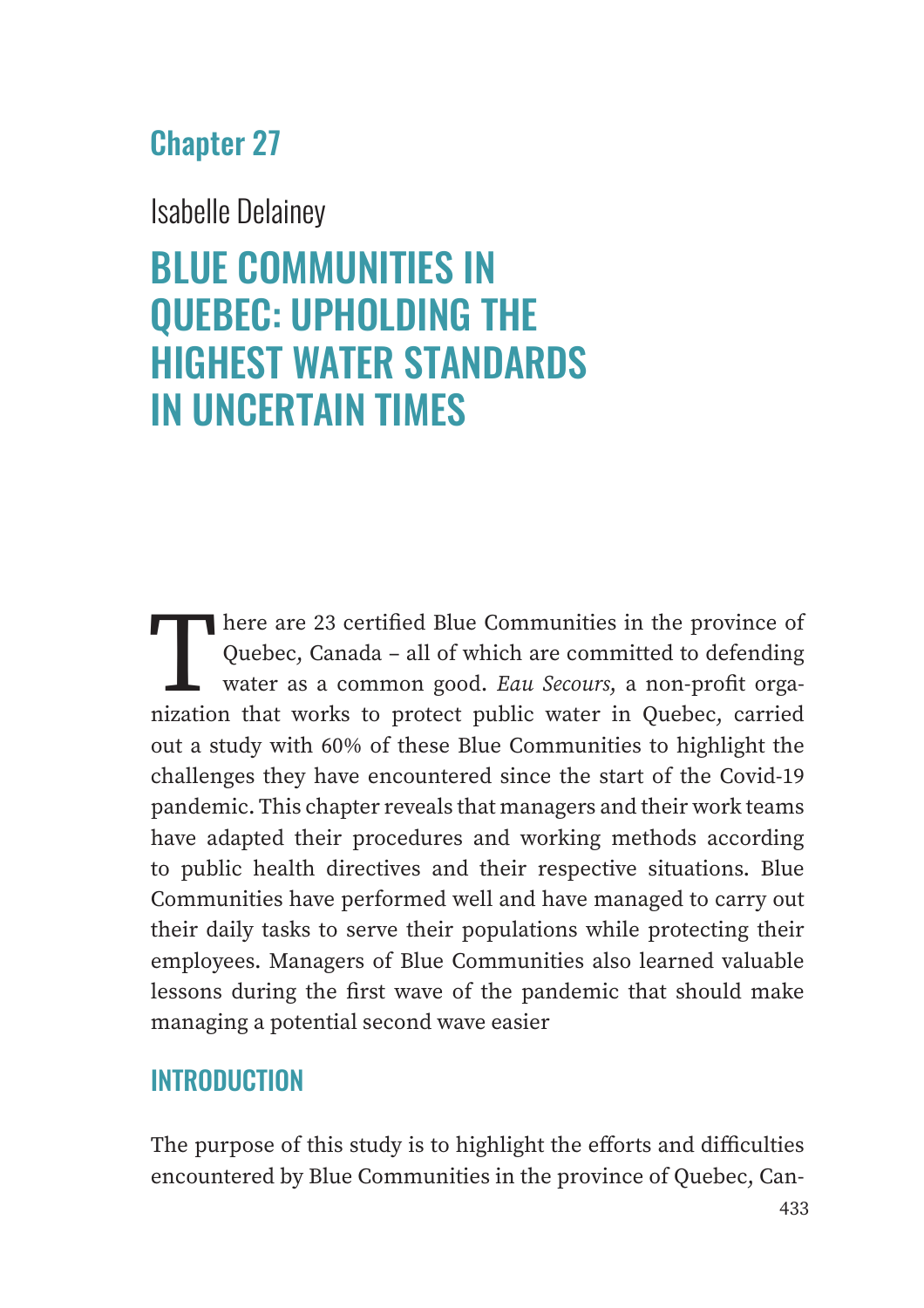ada, since the start of the Covid-19 pandemic. In Quebec, 17 administrative regions are divided into regional county municipalities (RCMs) and non-RCM territories. These are subdivided into municipalities, cities, Indigenous and Inuit territories, and unorganized territories that provide public water services to all citizens. This study focuses on municipalities that have received Blue Community status over the years (see Box 1 for a definition) because they recognize water as a common good and a public resource to be protected. To date, there are 23 certified Blue Communities in Quebec (Blue Planet Project 2019).

Since the start of the pandemic, Blue Communities have faced several major challenges in producing drinking water and treating wastewater. To help inform the discussion about possible future action, Eau Secours conducted a telephone survey of water service operators in Blue Communities between June and July 2020 to discuss problems they encountered during the first months of the pandemic. Water service managers in 60% of the province's Blue Communities participated in the survey. At the time of the interviews, the municipalities did not have any data compiled on the issues discussed; hence, no statistics appear in the research results. The identity of the respondents is confidential.

#### Box 1 *What is a Blue Community*

A Blue Community is one that adopts a water commons framework that treats water as a common good, shared by everyone and the responsibility of all. Municipalities, Indigenous communities, educational institutions, religious communities and other collectivities can sign up to become a Blue Community (Eau Secours 2019). To become a Blue Community, three actions must be taken: recognize the human right to water and sanitation services; promote publicly funded, owned and operated drinking water and wastewater services; and prohibit the sale of bottled water in public buildings and at events. In early 2020 there were approximately 85 Blue Communities around the world, including 44 in Canada and 23 in Quebec.

In the interviews, managers identified several priority issues: the management of human resources, drinking water production, wastewater treatment, sampling and analysis, and scientific collab-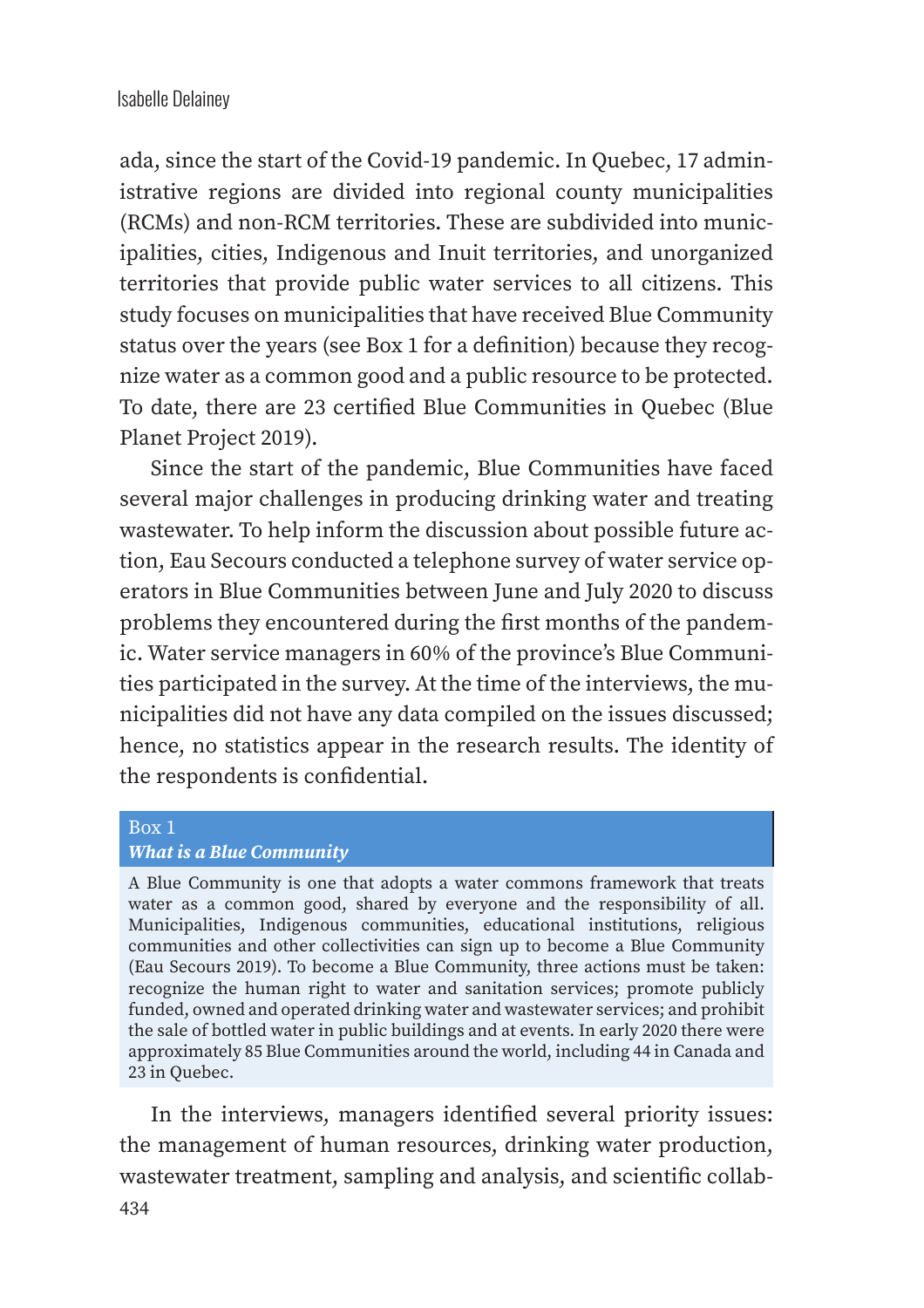oration with universities. This study aims to get a clearer picture of the adjustments water service operators in Blue Communities have made to their daily operations, including the measures they have taken to protect the health and safety of their workers, to preserve the quality and quantity of drinking water and to continue to treat wastewater in the public interest.

# BEING A BLUE COMMUNITY DURING A PANDEMIC

Blue Communities all share a common goal of defending water as a common good, but they vary widely in terms of their population size and the resources they have at their disposal. Management structures are diverse, with larger municipalities having much more complex management structures than smaller ones. As such, municipalities with a large workforce, multiple sites to manage, and a sizable population to serve reported that management during the pandemic has been much more cumbersome than normal. Smaller municipalities, on the other hand, said that while they had to make some adjustments, everything was going relatively well.

Municipalities noted that they applied an integrated management approach to the crisis, taking into account the interests of various stakeholders, the resources required, and the constraints for the production of drinking water and treatment of wastewater. Also, some cities are helping each other by engaging in sporadic exchanges about the different ways they carry out their tasks.

Although Blue Communities are well aware of the importance of offering high-quality service at all times, the Covid-19 crisis has posed a major challenge in the daily operations of water operators who must continue to provide essential services without compromising the health and safety of their employees. The following sections highlight some of the difficulties Blue Communities have faced, but also their successes, including good decision-making and the hard work that water operators continue to perform on a daily basis to ensure the delivery of high-quality water and sanitation.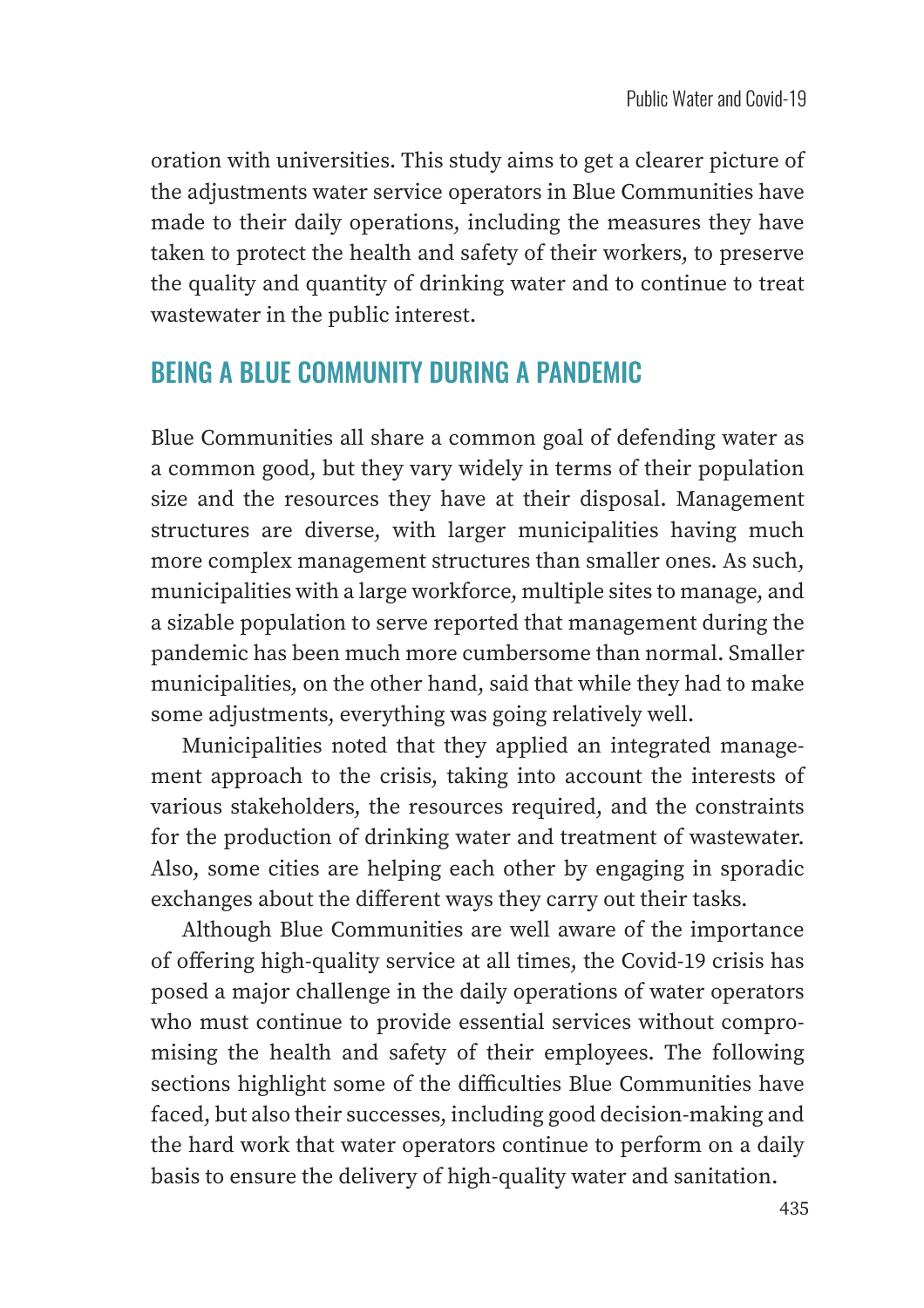### **Human resource management**

While water services are essential during a pandemic, worker health and safety is also a priority to ensure service continuity. Municipal water and sanitation workers face increased risks of contracting Covid-19 in performing their duties. In the survey, water service managers reported that employees were facing increased levels of anxiety and that management had become more complex.

According to several water managers, human resource management has been the biggest daily challenge since the start of the pandemic. A large majority have completely rethought staff schedules and work plans to reduce the stress on operators and prioritize health. Managers reported higher-than-normal levels of anxiety among operators related to fears about contact with colleagues, the use of common rooms and shared computers, and the handling of common work instruments. The treatment of wastewater was an additional source of stress given that when the pandemic was first declared, little was known about the presence of residual fragments of the virus in wastewater. Managers responded by reorganizing and shifting schedules of work teams to reduce the number of personnel working together at the same site at the same time to lower the risks of contamination. Notwithstanding these measures, uncertainty about the vectors of transmission of the virus contributed to high levels of anxiety among employees.

436 The reorganization of teams was challenging because they had to take into account several factors, including the safety of water operators, the hygiene measures established by the government, the needs of citizens, the preservation of the quality of drinking water and the quantity to be produced, and the wastewater treatment service to be performed, all in the context of great uncertainty created by the pandemic. Whenever possible, and depending on the position held, some team members also worked from home. A few municipalities suffered labour shortages due to illness. Others set up teams of employees on standby to replace workers when necessary. Finally, some municipalities dedicated a permanent monitoring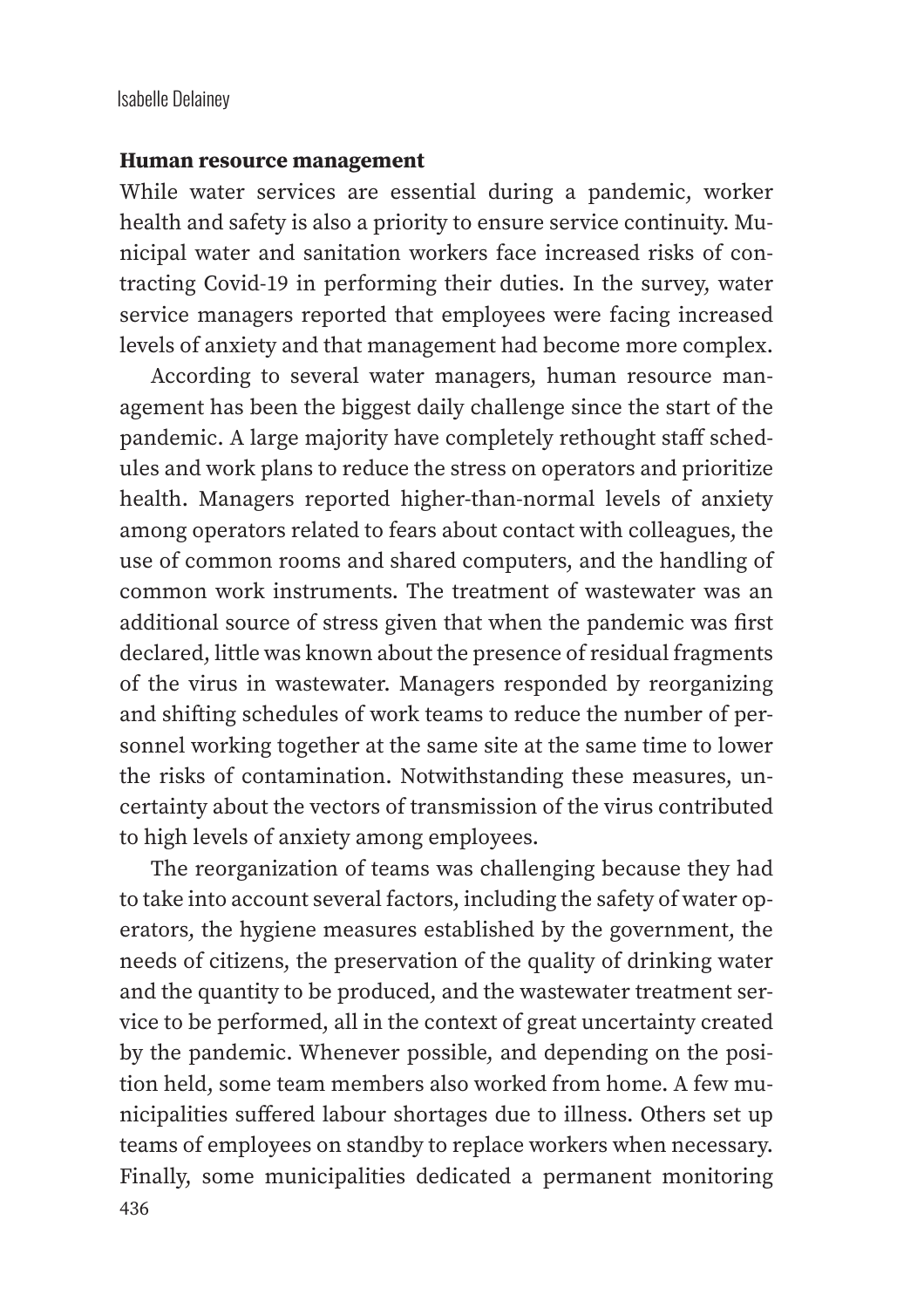station on each of their sites to increase security and the continuity of operations.

## **Hygiene measures**

To protect their water operators, the municipal directorates of Blue Communities adopted increased and appropriate hygiene measures in accordance with government recommendations and those of the National Institute of Public Health of Quebec. Frequent sanitation of all equipment and premises has been carried out to reduce the risk of contamination. Social distancing has been in place at all work sites since the start of the pandemic. The managers have also reorganized work teams to cover different sites to reduce cross-contamination. The use of respirator masks or face coverings has become a mandatory practice in all Blue Communities to further protect water operators. The use of protective gloves is often required. Finally, frequent handwashing after performing all tasks is the preferred measure to reduce the risk of the virus spreading.

## **Management of the production and consumption of drinking water**

During discussions with the Blue Communities, some reported that they had encountered problems with the management of drinking water, while others reported none. Overall, the actual production of drinking water has not been an issue raised by Blue Communities. So far, the treatments required to produce drinking water have been going well. Concerns were raised, however, about rising levels of water consumption compared to previous years, with the vast majority of Blue Communities having experienced higher levels of drinking water consumption, particularly in residential and agricultural sectors – with demand dropping in industry. Residents consumed more water than usual because they stayed at home, cancelled their trips abroad, went less frequently to restaurants, bought more swimming pools and did more home renovation projects. In addition, citizens were more engaged in gardening, which requires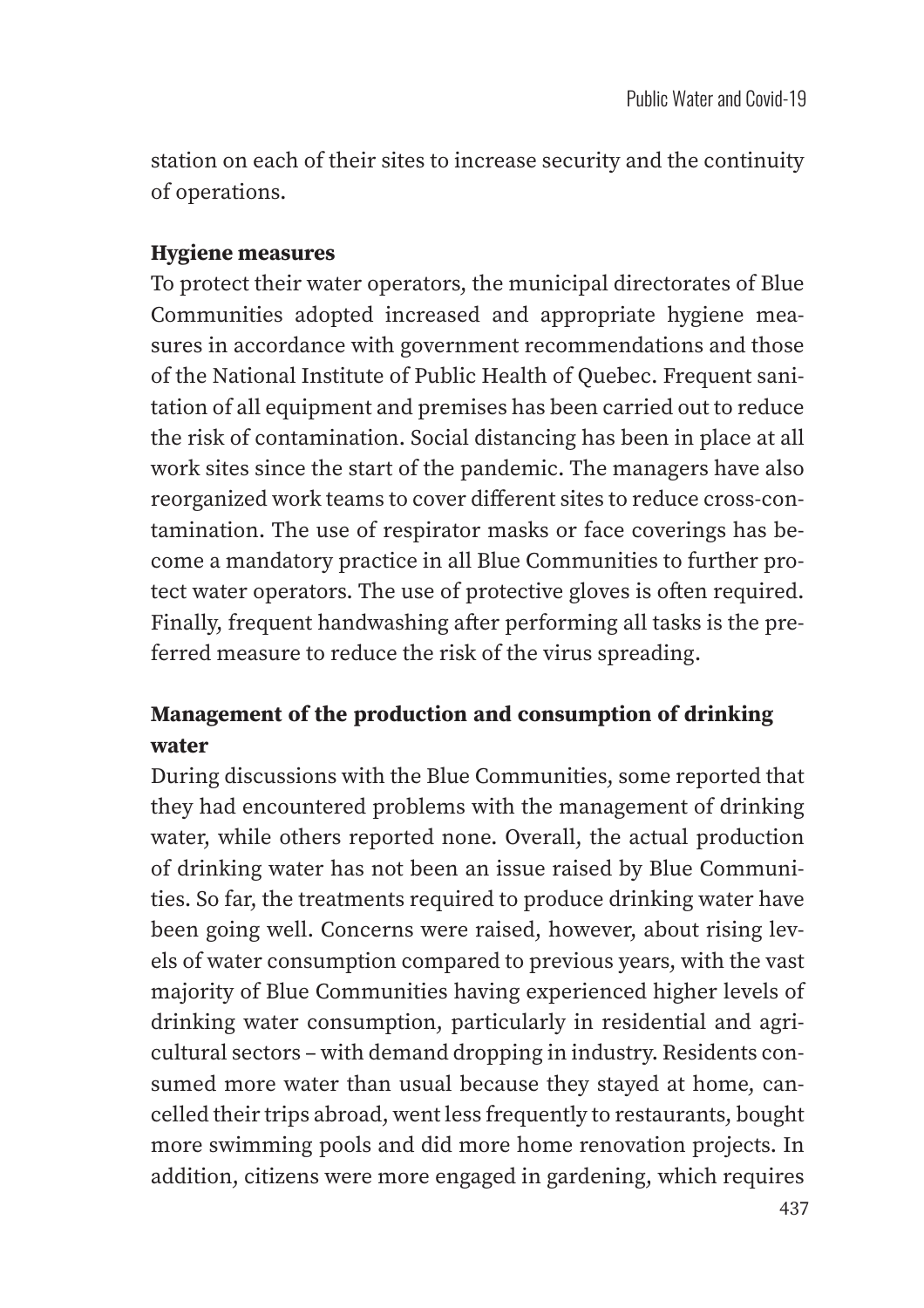## Isabelle Delainey

frequent and sustained watering. The increased washing of outdoor and indoor items, such as cars, garden items, furniture and food, all contributed to significant increases in the consumption of drinking water. In addition to these non-essential water uses, recommended hygiene measures to combat Covid-19 such as cleaning surfaces and frequent handwashing have also increased the demand for potable water.

With the lockdown, people also transferred their usual work and business activities from their offices to their homes. Water usually consumed in the workplace, which is often located in a commercial or industrial district, has instead been consumed in the residence. Thus, for municipalities with one or more residential areas, the quantity of drinking water that needed to be produced increased considerably.

Unusual weather patterns are also to blame for increased levels of water consumption. Heatwaves in Quebec normally start in the month of July, but in 2020 the first heatwave arrived in May. During heatwaves, citizens consume more water for hydration and personal care. Also, due to warmer weather, private and public swimming pools were opened earlier, and more people were gardening and watering their lawns. All these activities have further increased water consumption on municipal meters.

For a few communities, these higher-than-normal levels of consumption only took place during the heatwaves, and when the heat broke, consumption levels returned to normal. Other municipalities have experienced higher levels of consumption since the start of the pandemic. Intense heat and reduced rainfall in the months of May and June 2020 reduced the water level of rivers, putting further pressure on water operators. Some communities had to double the production of water, approaching their maximum production capacity. This situation alarmed officials in some municipalities who expressed fear that citizens' demand for water could outstrip supply.

438 Despite the increased levels of consumption of drinking water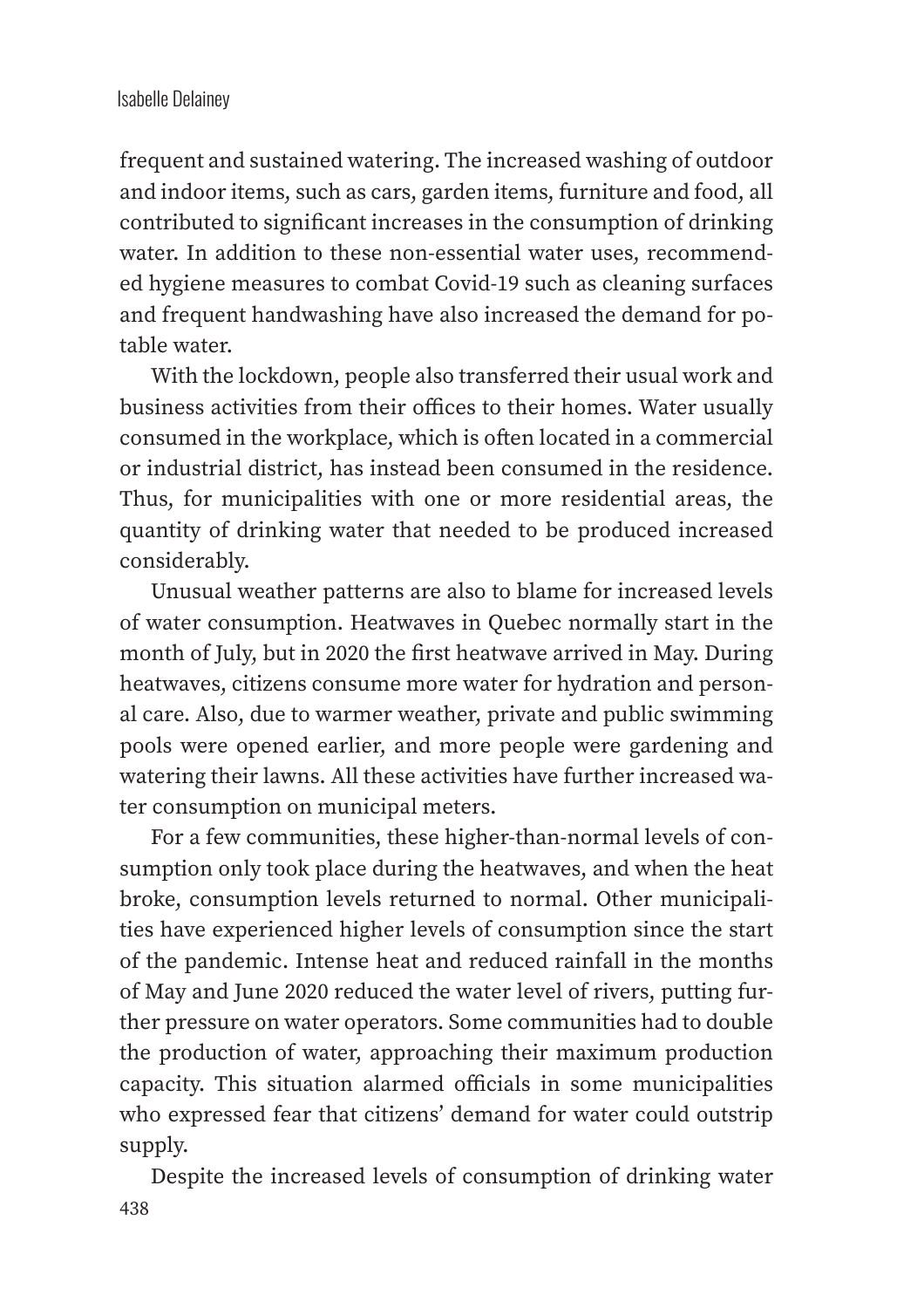in most of the Blue Communities and the drop in water levels in the rivers, water quality has consistently met standards since the start of the pandemic. While increased demand made some municipalities fear the worst, with some contemplating issuing boil water advisories, none had to implement them. They are closely monitoring the situation and are engaging in public education campaigns around the sustainable use of water through social media and their websites. It is important to note that in Quebec the fees for water services are payable per building in the form of an annual water tax, which does not take into account individual consumption. Without an immediate financial incentive prompting responsible use of water, this type of awareness was essential.

Some municipalities came close to issuing boil water advisories during the pandemic, but water use restrictions prevented this by discouraging people from washing their cars, watering their lawns or refilling their private swimming pools. However, the majority of Blue Communities chose not to restrict the watering of vegetable gardens, believing that this activity promoted well-being and was much-needed during a period of confinement.

Among the environmentally responsible measures used by Blue Communities, one was to use river water to wash the streets in the spring in order to save drinking water. The discharge was directed to storm sewers, and this wastewater was subsequently treated in the plant. This initiative deserves to be highlighted since it would certainly benefit several other municipalities facing water stress.

Some Blue Communities had planned to install additional public drinking water fountains in 2020 as part of an effort to promote the consumption of tap water instead of bottled water, and to make it easier for residents to hydrate during outdoor activities in the city. Some were fortunate enough to be able to continue with these plans, but others had to pause them due to the pandemic. All municipalities carried out increased cleaning of water fountains to make drinking water accessible to residents in the context of the pandemic.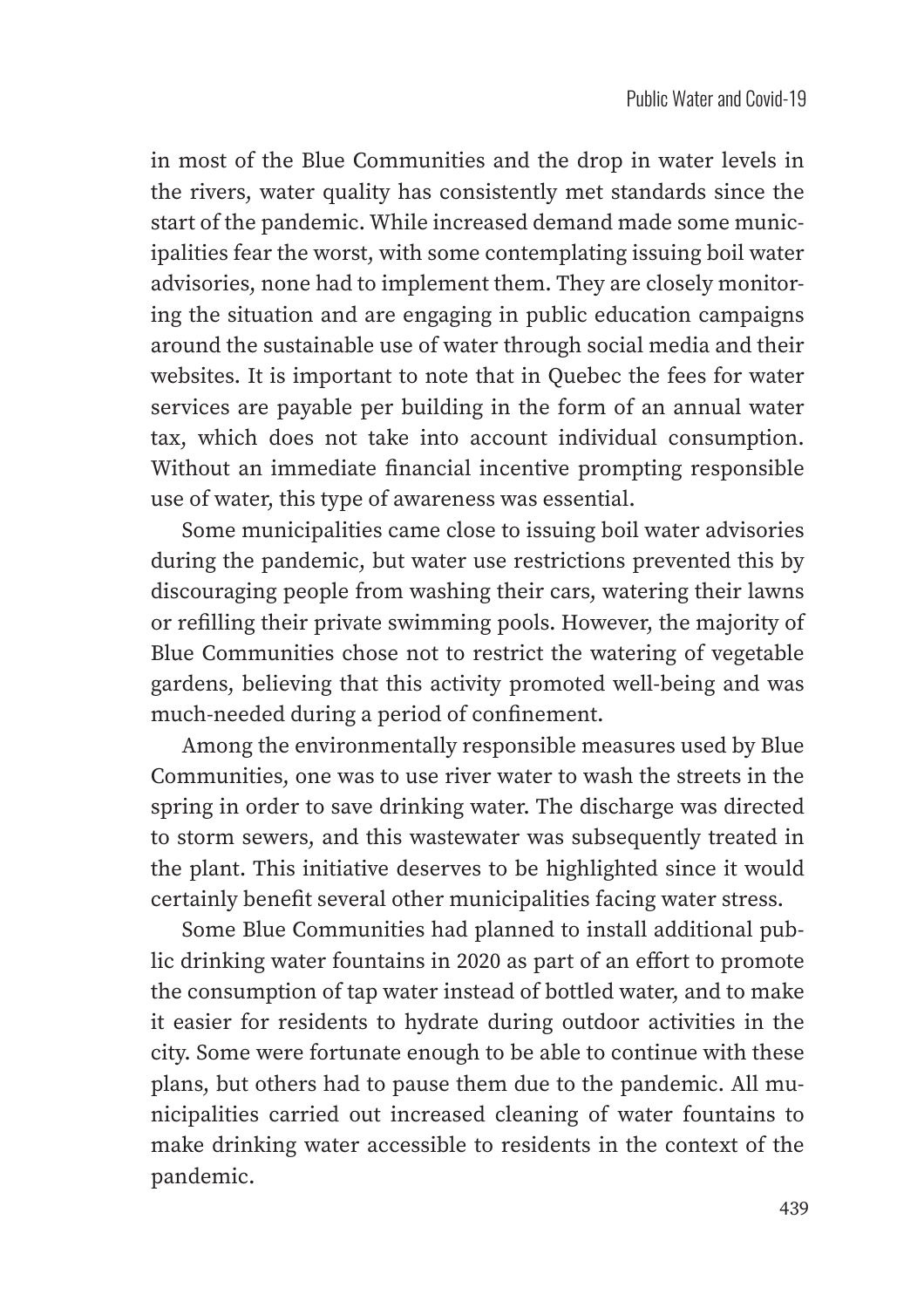## **Wastewater treatment management**

None of the managers of Blue Communities reported problems treating their wastewater. However, the pandemic has introduced new sources of solid waste that have found their way into the sewerage systems. Several municipalities have found cleaning wipes in their sewer screens, which has caused blockages and broken pumps. To this end, several Blue Communities have issued notices through social networks and their websites asking citizens to throw cleaning wipes in the household garbage rather than in the toilet. At the time of the interviews, the situation had significantly improved. In addition, some Blue Communities reported the presence of industrial cleaning wipes in sewer screens, but that situation was also rectified after they issued notices. Finally, protective gloves, transported by rainwater to storm sewers, have also occasionally been found in the wastewater of some municipalities. As with the wipes, notices to citizens have helped reduce this problem. Waste management notwithstanding, wastewater treatment has performed well for all municipalities, and wastewater test results have met environmental standards.

## **Treatments and analysis**

Although the amount of water used in communities has increased since the start of the pandemic, no additional treatment has been required to produce drinking water and treat wastewater. All Blue Communities have said that everything is going well on this front. The results of the water analyses were within environmental standards for all the municipalities contacted since the start of the pandemic, whether for the production of drinking water or for the treatment of wastewater. Some municipalities reported carrying out some preventive chlorination treatments nonetheless. Regular monitoring of the quality and quantity of water produced and treated is maintained to prevent any problems.

440 A few municipalities reported encountering difficulties shipping water samples and test results to the proper authorities due to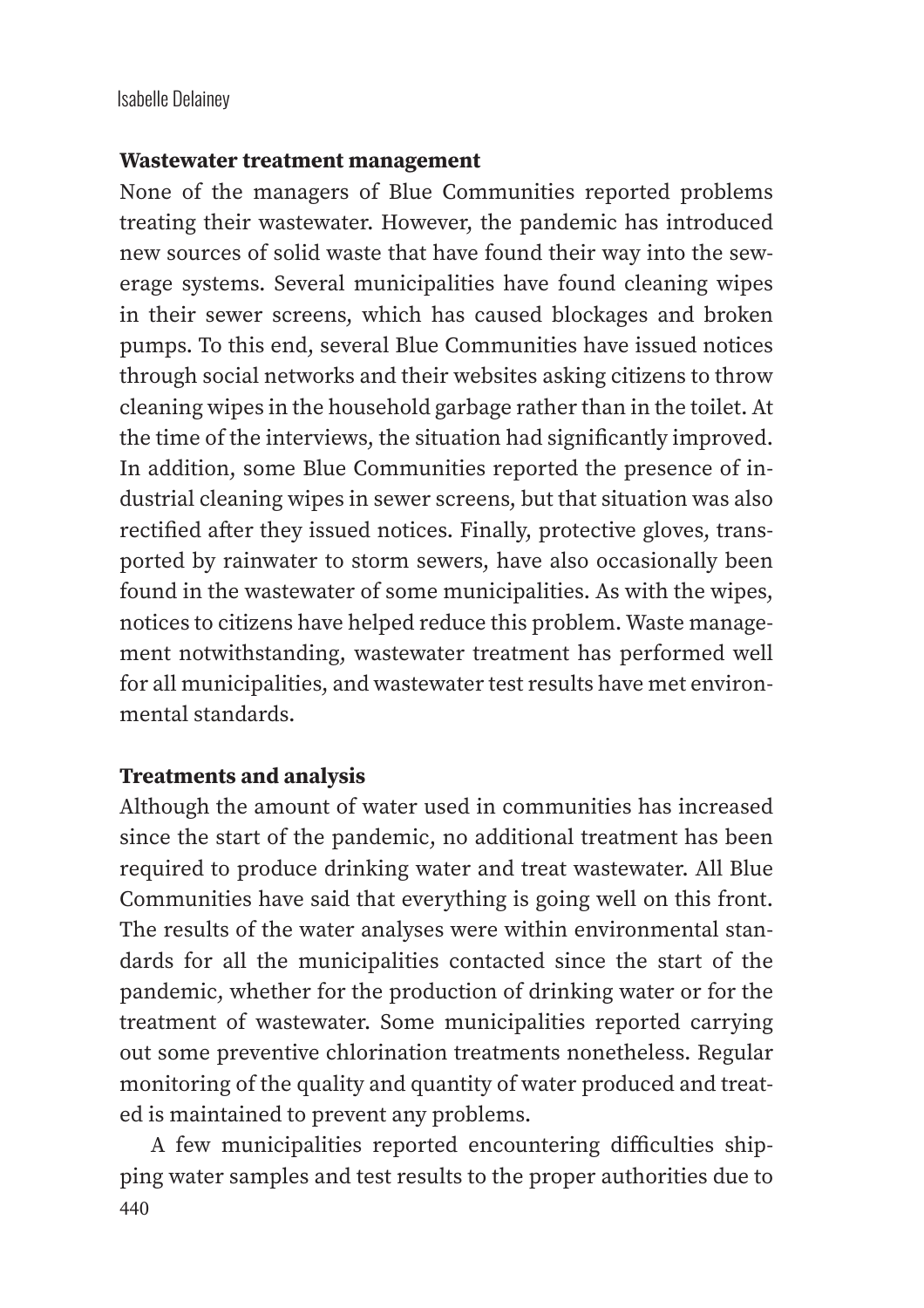increased volumes of traffic for shipping packages by commercial carriers. No penalties were recorded, however, and all sampling was completed within the regulatory time frame.

## **Research**

In order to prepare better for a potential second wave of the Covid-19 pandemic in Quebec, some Blue Communities have joined a team of university researchers in a scientific study that aims to track the presence of the coronavirus in municipal wastewater. The researchers hope that monitoring the presence of the virus in wastewater may provide an early warning sign of a potential outbreak of the disease in the population, as a complement to individual testing. In the study, wastewater samples are being collected and analyzed twice a week. Another objective of the study is to help municipalities better detect the virus in wastewater and ensure adequate treatment.

# **CONCLUSION**

Some municipalities are looking to the future with a glimmer of hope while continuing to be very vigilant. They argue that the second wave should be easier to manage. We know more now about the virus and its transmission vectors than we did when the pandemic was first declared, and water operators have learned valuable lessons that will help them manage the situation even better in the future. In addition, the second wave is expected to occur at a time when there will be less demand for water. Swimming pools and other water features will have closed at the end of the summer season, public drinking water fountains are shut down in the fall, and citizens use less water for outdoor activities such as gardening in the colder months. Water consumption is expected to decrease gradually in the coming months, and municipalities will have less to fear from higher-than-normal consumption and will be able to start managing water and staff more "normally."